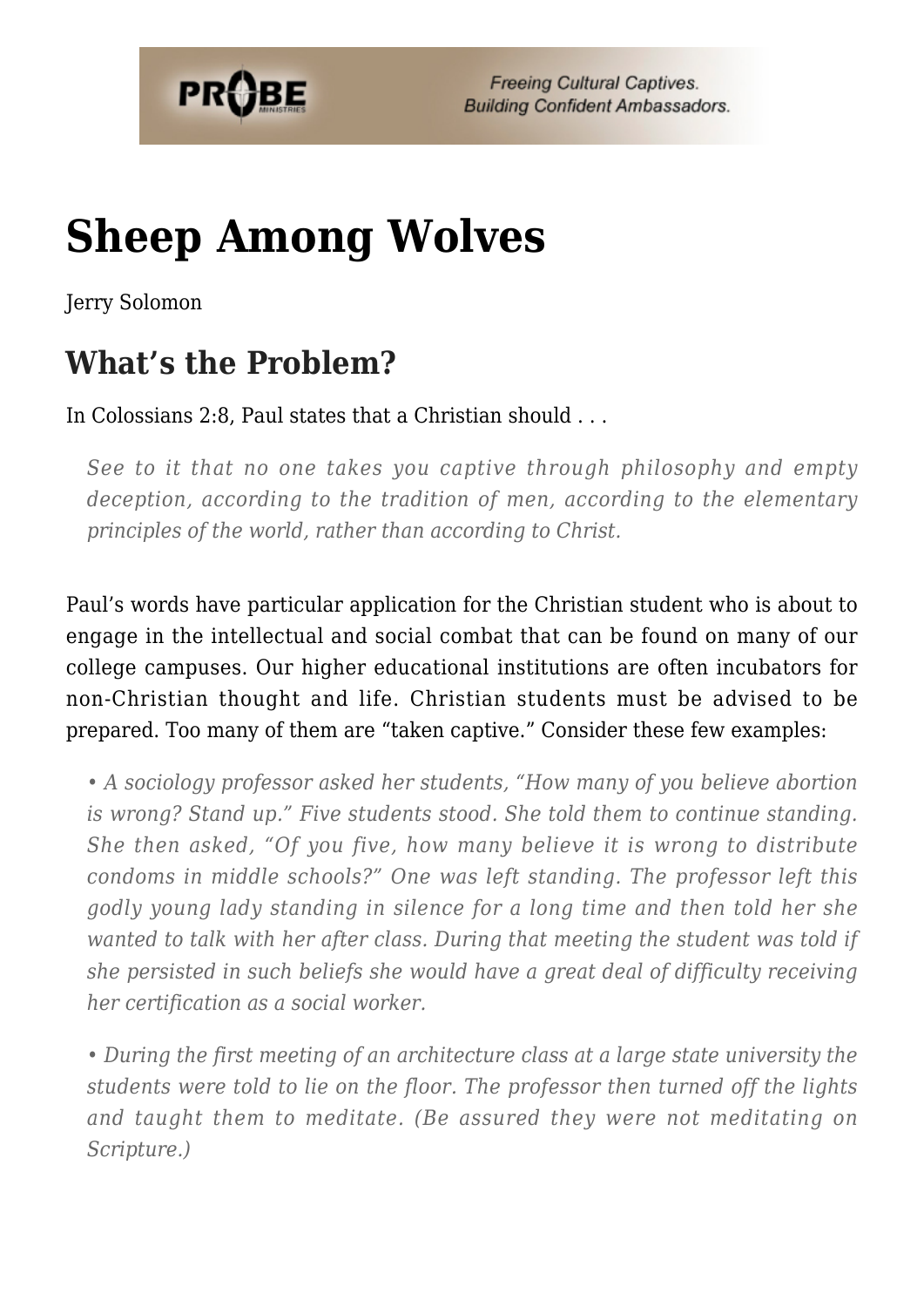

*• At a church-related university a professor stated, "Communism is definitely superior to any other political-economic system."*

*• In an open declaration on the campus at Harvard, the university chaplain announced he is homosexual.*

*• When asked how he responds to students who confess strong Christian convictions, a professor stated, "If they don't know what and why they believe, I will change them."*

*• In a university dormitory crowded with over 100 students I declared that Jesus is the only way to God. Many of the students expressed their strong disagreement and anger. One student was indignant because he realized my statement concerning Christ logically meant that his belief in a Native American deity was wrong. Even some Christian students were uncomfortable. They had uneasiness about it because it seemed too intolerant.*

These are but a few of many illustrations and statistics that could be cited as indication of contemporary college life. The ideas that are espoused on many of our campuses can understandably bewilder the Christian student. What can be done to help them in their preparation? In this article I will offer some suggestions that can serve to give them guidance.

## **Develop a Christian Worldview**

A critical component in the arsenal of any Christian heading off to college is to develop a Christian worldview. Everyone has a world view whether they have thought about it or not. To understand how important a worldview is consider a jigsaw puzzle with thousands of pieces. In order to put the puzzle together you need to see the picture on the box top. You need to know what the puzzle will look like when you finish it. If you only had the pieces and no box top, you would probably experience a great deal of frustration. You may not even want to begin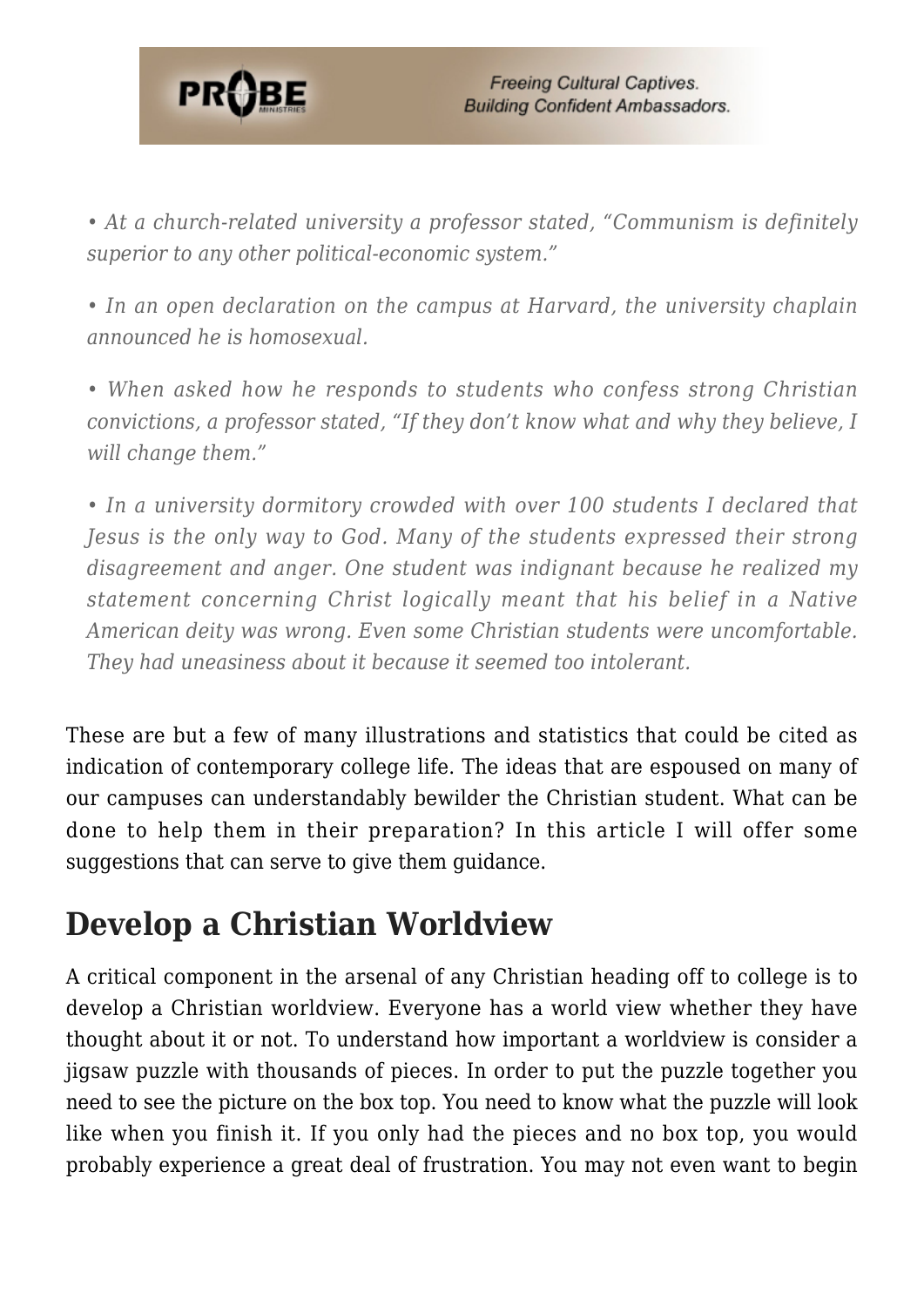

the task, much less finish it. The box top gives you a guide and helps you put together the "pieces" of life.

The box top in a Christian worldview is provided by the revealed truth of the Bible. The Bible contains the correct picture to help us assemble the individual pieces we encounter in life. Other world views will always get some portion of the picture right, but a few important pieces will always seem out of place. It's important for a young Christian college student to have some idea of which pieces are out of place in other worldviews as well as a foundational understanding of a Christian worldview.

Essentially a worldview is a set of assumptions or presuppositions we hold about the basic make-up of our universe that influences everything we do and say. For instance, within a Christian world view we wake up in the morning assuming that God exists and that He cares about what happens to you.

There are four essential truths that help us evaluate different worldviews.

The first truth is that *something exists*. This may seem obvious, but many people aren't sure. Many forms of pantheism argue that the material world is just an illusion. The only reality is spiritual. If this were actually the case, then physical consequences wouldn't matter. However, I have yet to find a pantheist who is willing to perform their meditation on a railroad track without knowing the train schedule.

The second truth is that *all people have absolutes*. There are always some things that people recognize as true, all the time. For Christians, God is the ultimate reference point to determine truth. Even the statement, "There are no absolutes!" is to declare absolutely that there are no absolutes.

Third, *truth is something that can't be both true and false at the same time*. This is critical in our current time. A contemporary idea is that all religions are the same. This sounds gracious, but it's nonsense. While various religions can often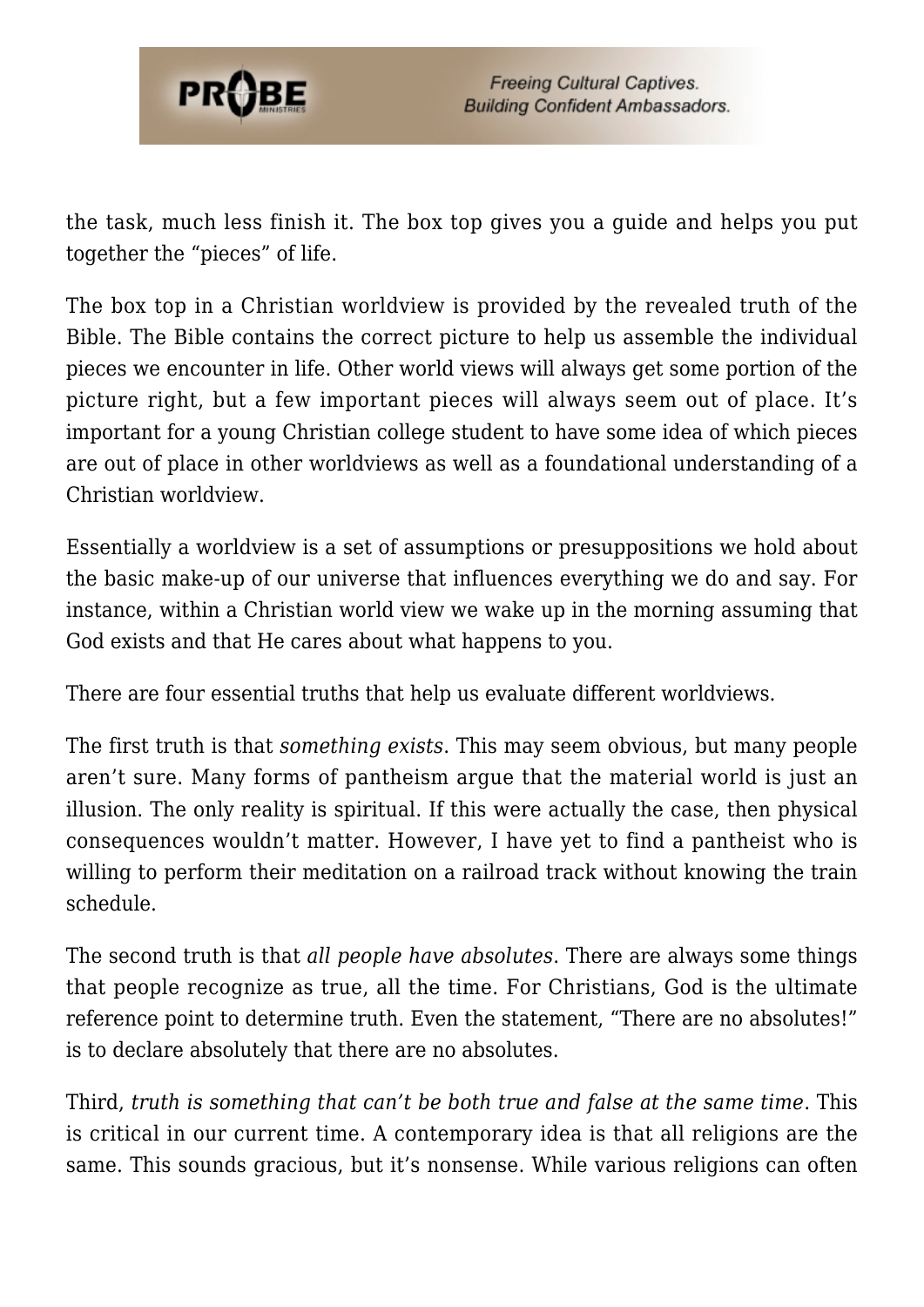

have some elements in common, if they differ in the crucial areas of creation, sin, salvation, heaven, and hell, then the similarities are what is trivial, not the differences.

Last, we need to realize that *all people exercise faith*. What matters is the object of our faith. We all use faith to operate through the day. We exercise faith every time we take medication. We assume it will help us and not harm us. Carl Sagan's famous statement that "The cosmos is all that is, or ever was, or ever will be" is a statement of naturalistic faith not scientific truth.

# **Take Ownership of Beliefs**

Parents need to help their student headed off to college to take ownership of their faith. Too often Christian young people spend their pre-college years repeating phrases and doctrines without intellectual conviction. They need to go beyond clichés. A few of us at Probe have questioned Christian high school students about their faith by posing as an atheistic college professor. When pressed to explain why they believe as they do, the responses get rather embarrassing. They'll say, "That's what my parents taught me," or "That's what I've always heard," or "I was raised that way," or "That's what my pastor said."

If this is the best a student can do, they are simply grist for the mill. They are easily ground down to dust. Paul wrote to young Timothy saying, "Continue in the things you have learned and become convinced of, knowing from whom you have learned them" (2 Tim. 3:14). Timothy was taught by his mother, grandmother, and Paul. He not only learned about his faith from them, but he became convinced that it was true.

This means you are to know not just what you believe but also why. Ask yourself or your student why he or she is a Christian? If this question stumps you, you've got some thinking and exploring to do. The apostle Peter said to always be prepared to give a defense to anyone who asks for an account of the hope that is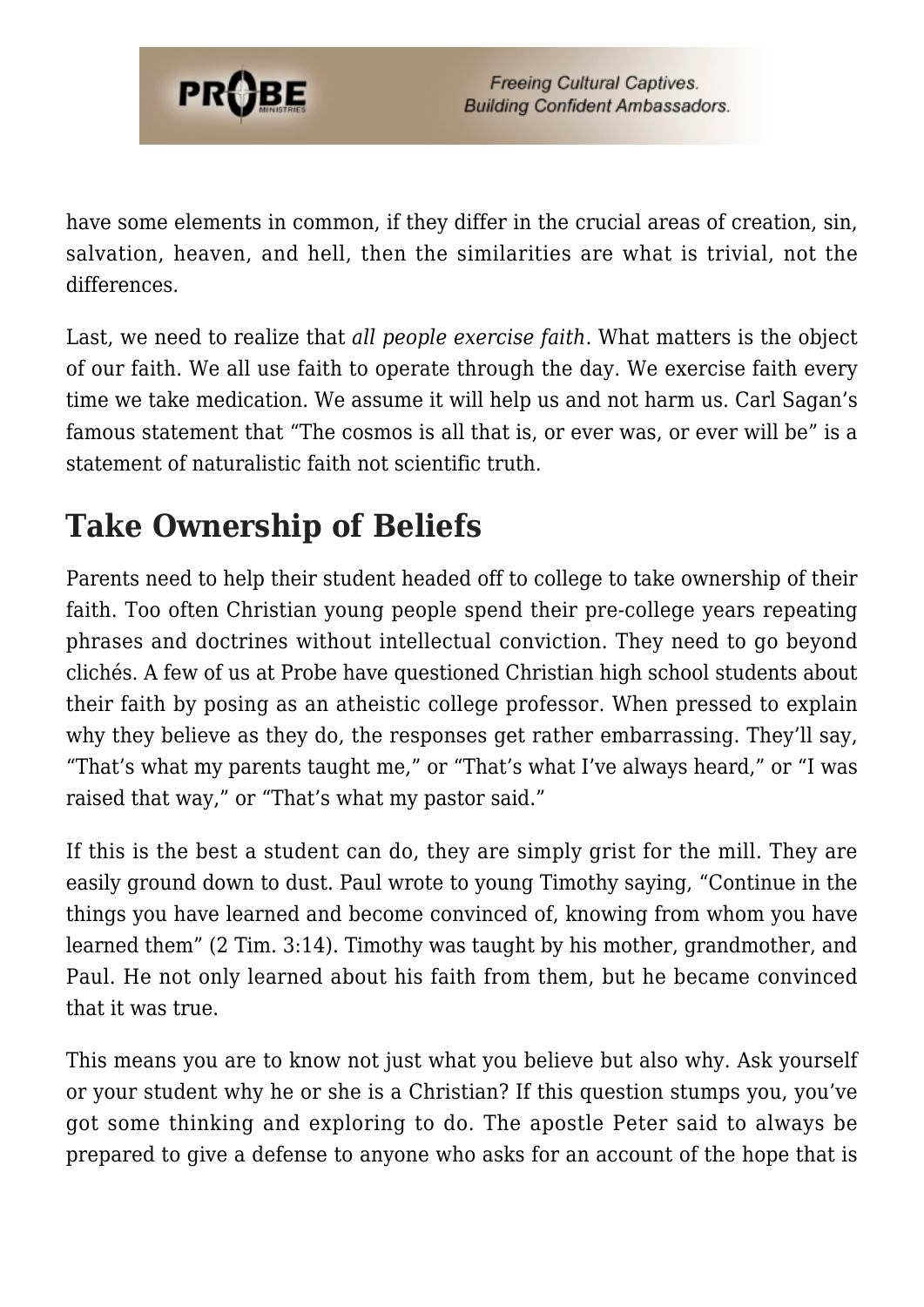

**Freeing Cultural Captives. Building Confident Ambassadors.** 

in you. (1 Peter 3:15)

Peter wrote that we are always to be ready, and we are to respond to everyone who asks. These are all-encompassing words that indicate the importance of the task of apologetics. If the student is going to live and think as a Christian on campus he will be asked to defend his faith. Such an occasion will not be nearly as threatening if he or she has been allowed to ask their own questions and have received answers from their home or church.

For instance, how would you answer these questions if someone who really wants to know asked them of you? "Is there really a God?" "Why believe in miracles?" "How accurate is the Bible?" "Is Christ the only way to God?" "Is there any truth in other religions?"

Such questions are legitimate and skeptics deserve honest answers to their tough questions. How they receive the answer is between God and them. Our responsibility is to provide the answers as best as we can in a loving manner. To say, "I don't know, I just believe," will leave the impression that Christianity is just a crutch and therefore only for the weak and feeble-minded.

#### **The Mind Is Important**

A student needs to understand that the mind is important in a Christian's life. In fact, a Christian is required to use his mind if he desires to know more of God and His works among us. The acts of reading and studying Scripture certainly require mental exercise. Even if a person can't read, he still has to use his mind to respond to what is taught from Scripture. For example, Jesus responded to a scribe by stating the most important commandment:

*Hear O Israel; the Lord our God is one Lord; and you shall love the Lord your God with all your heart, and with all your soul, and with all your mind, and with all your strength. (Mark 12:29-30)*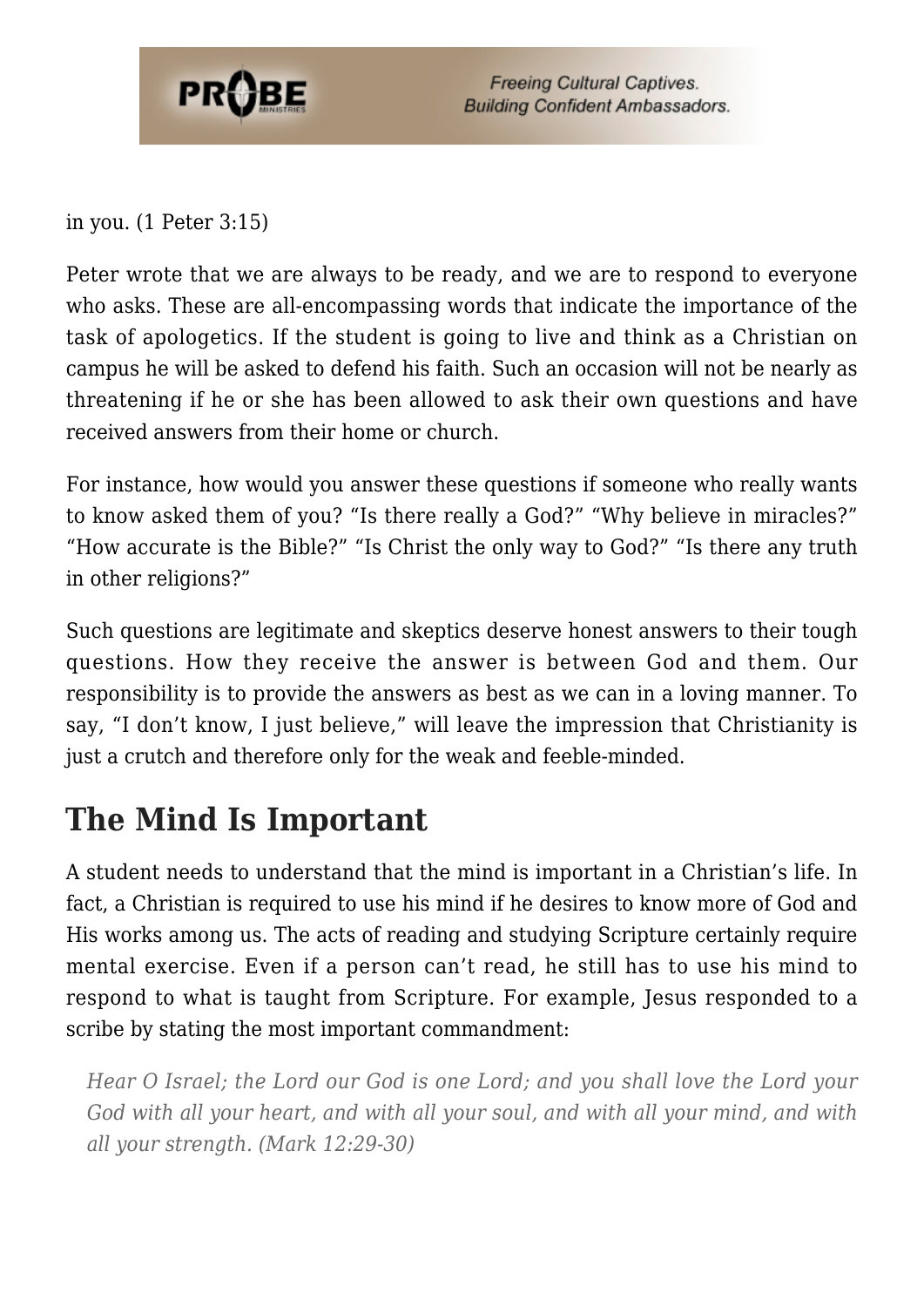

**Freeing Cultural Captives. Building Confident Ambassadors.** 

The use of our mind refers not only to Scripture. We need to abolish the sacred/secular barrier many of us have erected. Colossians 3:17 says, "And whatever you do in word or deed, do all in the name of the Lord Jesus, giving thanks to Him through God the Father." Paul pretty much covers it. It's hard to come up with anything additional after using the words "whatever" and "all." This includes our academic studies.

The first chapter of Daniel offers amazing insights into this issue. Daniel and his friends were taught everything that the "University of Babylon" could offer them; they graduated with highest honors and with their faith strengthened. God honored them in the task and even gave them the knowledge they needed to grapple with Babylonian ideas. (Daniel 1:17, 20)

If Daniel's situation is applied to a contemporary Christian student's life, there is an important lesson to be learned. That is, the young Jewish boys learned and understood what they were taught, but that does not mean they believed it. Many students have asked how to respond on papers and exams that include ideas they don't believe. As with Daniel and his peers, they should demonstrate their understanding to the best of their ability, but they cannot be forced to believe it. Understanding and believing are not necessarily the same thing. But a certain level of understanding is crucial in knowing where these ideas fail to meet reality.

If Christian students have also been allowed to ask questions at home and at church, then they can apply the lessons learned by asking questions of those of differing faiths. This will allow them to expose the inconsistencies of these competing worldviews in a respectful manner.

Many Christian students enter an ungodly educational arena every year. They should be encouraged with the understanding that God's truth will prevail, as it did for Daniel and his friends. For all truth is God's truth.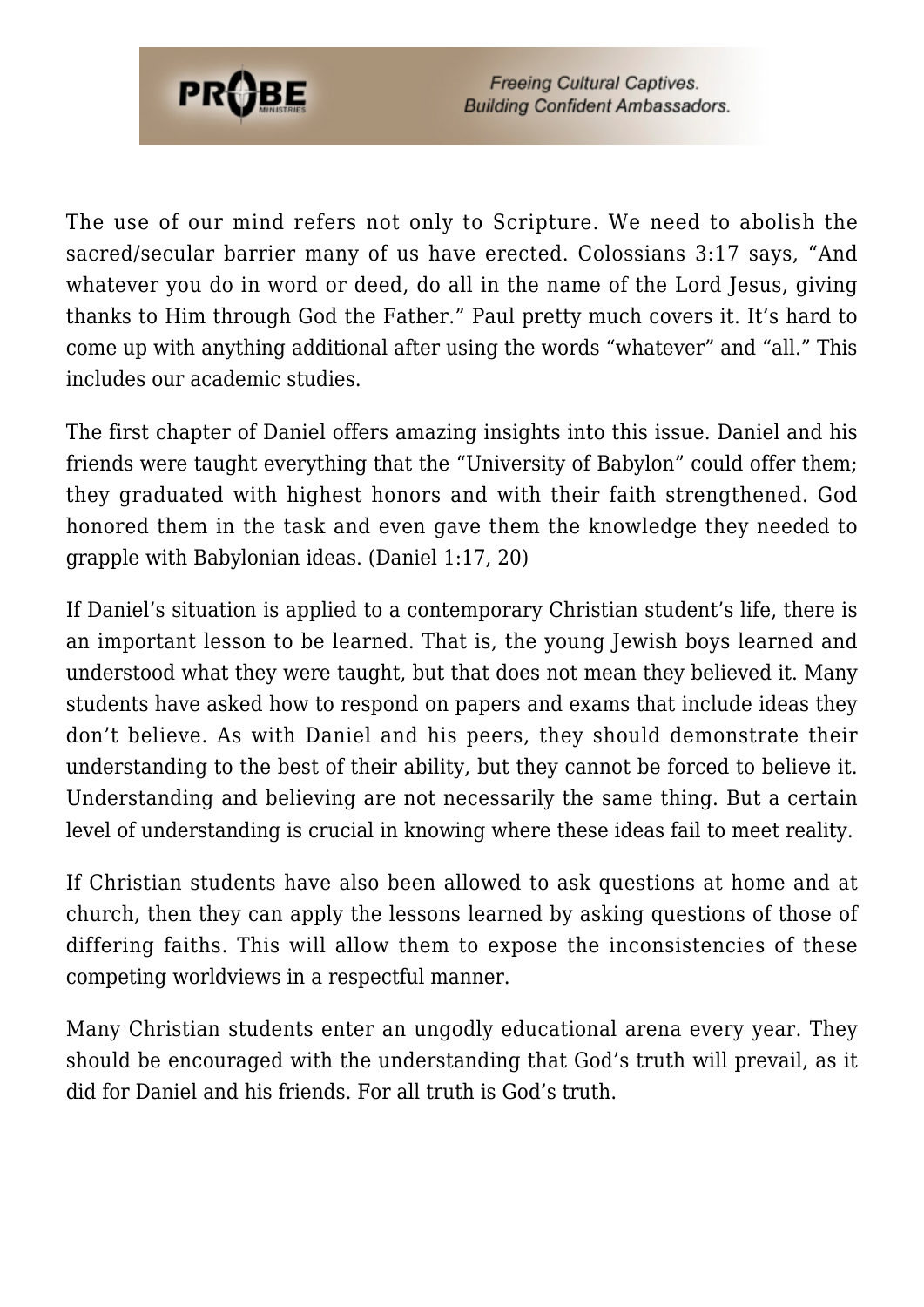

### **How Do We Teach these Things?**

Coming to the end of our discussion on preparing students to defend their faith in college, you may be asking, "How can I apply some of these suggestions in my life with students?" The following ideas are offered with the belief that you can use your imagination and arrive at even better ones.

First do role-plays with your students occasionally. This can be done either with an individual or a group.

For example, as alluded to previously, find someone from outside your church or school that the students don't know. This person should have a working knowledge of the ways non-Christians think. Introduce him to the group as a college professor researching the religious beliefs of high school students.

[The "professor"](http://www.probe.org/site/c.fdKEIMNsEoG/b.6234565/k.A137/The_Professor_Why_Are_You_a_Christian.htm) should begin to ask them a series of blunt questions regarding their beliefs. The idea is to challenge every cliché the students may use in their responses. Nothing is to be accepted without definition or elaboration. After ten minutes or so, reveal who the professor really is and assure them he is a Christian. Then go over some of the answers and begin to reveal what they could have said.

This would also be good time to implement a second suggestion, and that is to teach a special course on apologetics for upper high school students. You've definitely got their attention now and they will be much more attentive.

Another idea is if you live near a college or university, ask to be put on their mailing list for upcoming lectures from visiting scholars. After attending one of these lectures, discuss it with your student. See if they can identify the speaker's worldview and where what they said conflicts with a Christian worldview. This would also be a good place to model asking good questions if a question and answer period is allowed.